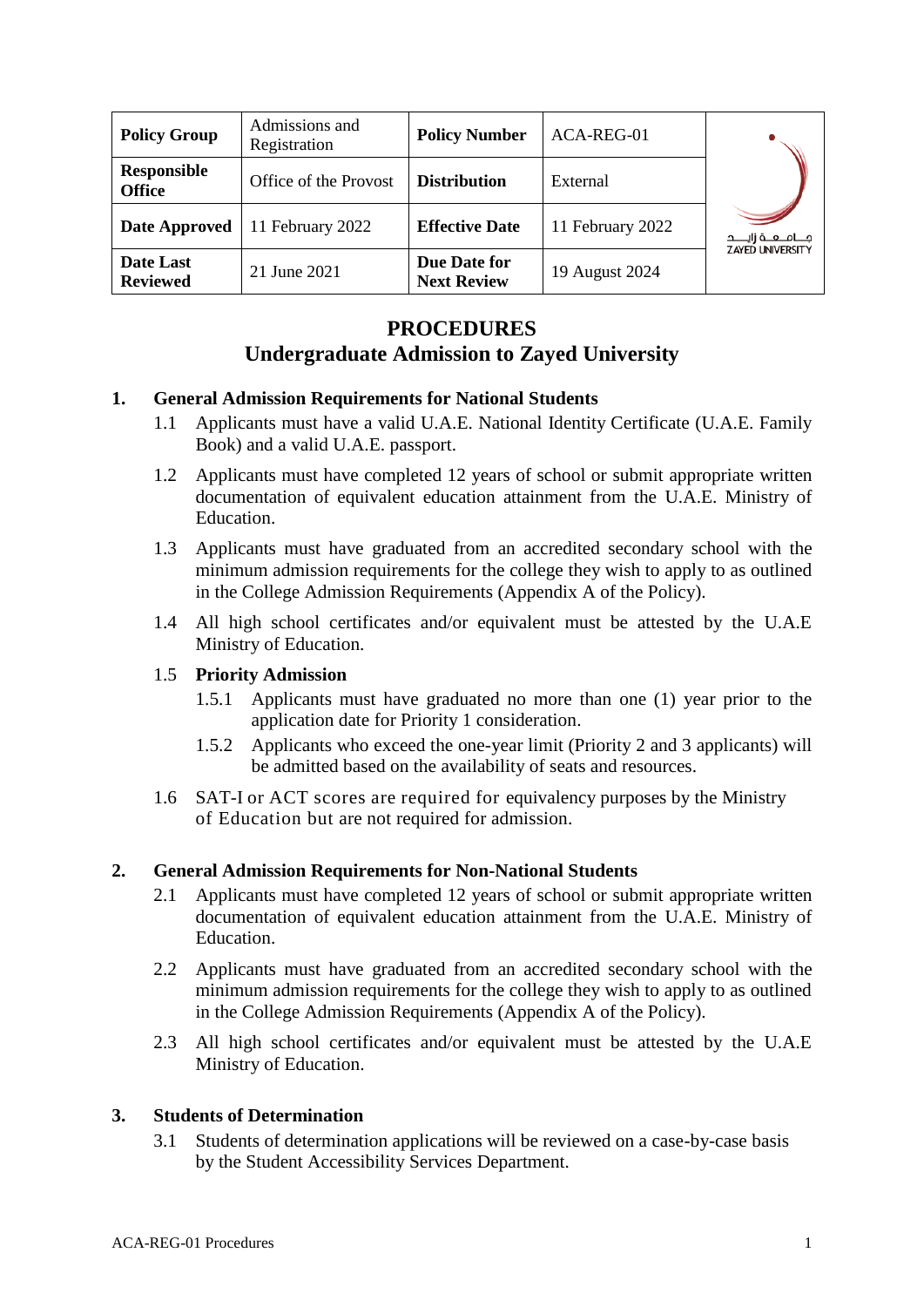- 3.2 Students may be required to go through an internal assessment process to evaluate the accommodation needed for each student and to ensure successful integration within the ZU academic community.
- 3.3 Admission will be granted based on the recommendations made by the Student Accessibility Services Department.

## **4. General Admission Requirements for Transfer Students**

- 4.1 Applicants must demonstrate that they are in good academic standing at the higher education institution they are attending by meeting the minimum CGPA requirement for the ZU college/academic program they wish to transfer to.
- 4.2 Applicants must meet the high-school admission criteria for the ZU college/academic program they wish to transfer to (see Appendix A of the Policy).
- 4.3 Since Arabic language is part of the curriculum, students may be required to take an Arabic language course appropriate to their level of proficiency, unless the student can provide proof of having completed an equivalent course at the current/previous institution of higher education.
- 4.4 A graduation requirement is to be in residence at Zayed University for a minimum of two (2) years and earn a minimum of 60 credits.

### 4.5 **Priority Admission**

- 4.5.1 For Priority 1 consideration, national applicants must not have been away from the federal higher education institution currently attending for more than one (1) year.
- 4.5.2 Any applicant who has been away from a federal institution of higher education for more than one (1) year or who was enrolled at a non-federal institution will be considered a Priority 2 or 3 applicant and will be admitted based on the availability of seats and resources.

## **5. Evaluation and Assignment of Transfer Credit**

- 5.1 Transfer courses are normally accepted for credit at Zayed University only if there are equivalent courses in ZU's program or major and the courses have been completed within five (5) years of the application date with a grade of C or higher.
- 5.2 Since there are significant program content differences among higher education institutions, transfer may result in students having to repeat subjects already completed.
- 5.3 The applicant must submit detailed course descriptions and transcripts in English to the Admissions and Registration Department for all academic work completed at higher education institutions.
- 5.4 Transfer credit is designated on the academic transcript with the grade of TC. Those credits count toward completion of degree requirements but are not used to calculate cumulative grade point average at Zayed University.

#### **6. Revision History**

| Date             | <b>Revision</b>                                 |
|------------------|-------------------------------------------------|
| 11 February 2022 | President's Decision issued (PD $#29$ of 2022). |